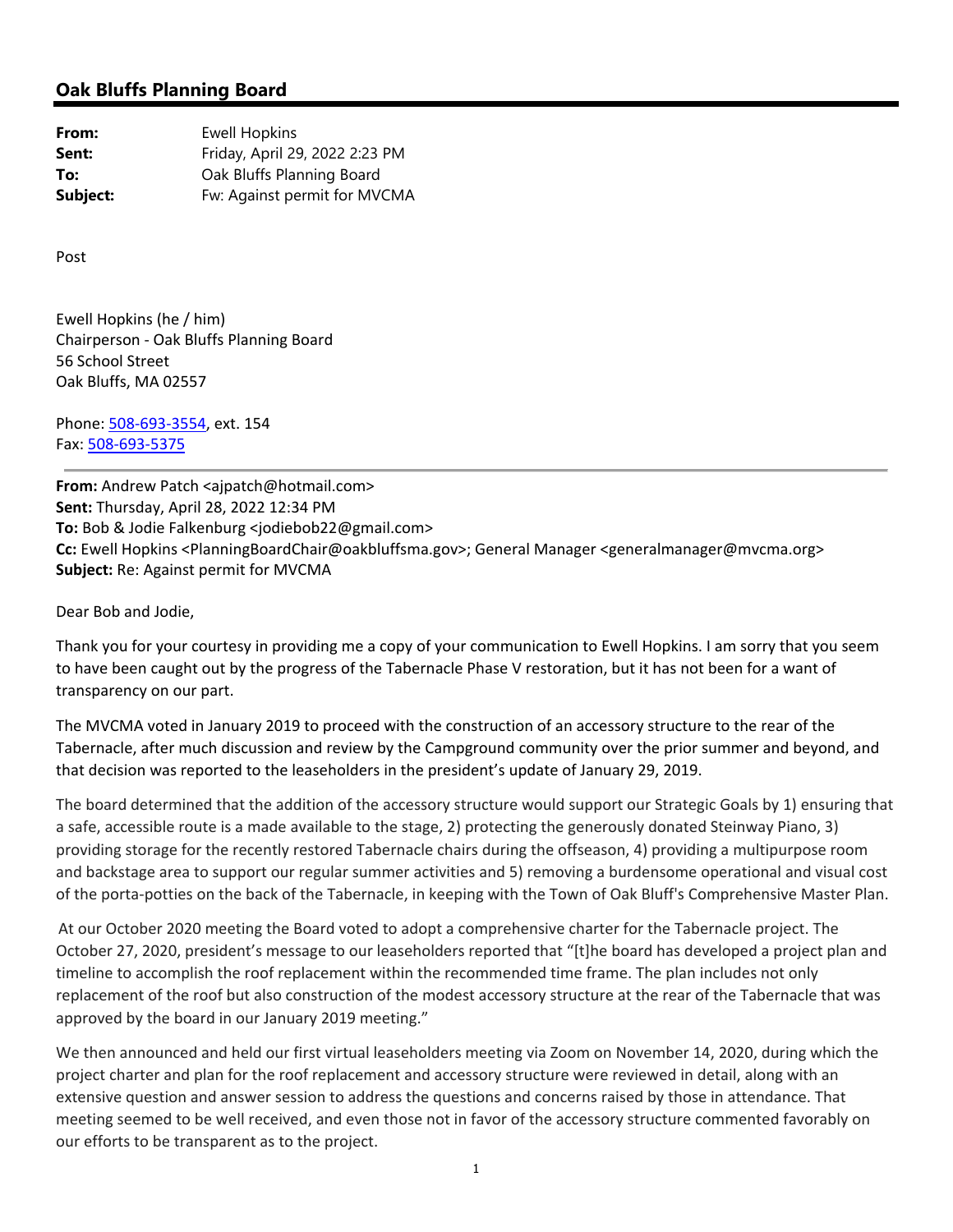We held a second virtual leaseholders meeting by Zoom on March 14, 2021, in which we provided an update on the process and timeline of Phase 5, including both the roof replacement and accessory structure. That meeting was also well attended and provided an opportunity for leaseholders to ask any questions about the project.

I believe that we will hold another virtual leaseholders meeting in the coming weeks to update the community as to the more recent developments in the project, and I will make sure a copy of the Zoom link goes to this email.

As to the substance of your concerns, I understand that some of our leaseholders would prefer that we not add an accessory structure to the rear of the Tabernacle, and I certainly respect that point of view. My view, however, and that of the MVCMA, is that a thoughtful update to the infrastructure of this magnificent historical treasure will best ensure that it will continue for the next 143 years to serve the purpose that is has so ably served for the past 143 years – not to mention finally getting rid of those unsightly port‐a‐potties!

Best,

Andrew

Andrew Patch MVCMA President

**From:** Bob & Jodie Falkenburg <jodiebob22@gmail.com> **Sent:** Wednesday, April 27, 2022 6:19 PM **Cc:** ajpatch@hotmail.com <ajpatch@hotmail.com>; JDUFFY@nixonpeabody.com <JDUFFY@nixonpeabody.com>; generalmanager@mvcma.org <generalmanager@mvcma.org>; joanneBergen@charter.net <joanneBergen@charter.net>; doxie99@aol.com <doxie99@aol.com>; barry.haskell@gmail.com <barry.haskell@gmail.com>; shight@aol.com <shight@aol.com>; pajones@frontiernet.net <pajones@frontiernet.net>; kjones3305@hotmail.com <kjones3305@hotmail.com>; leamansarah@hotmail.com <leamansarah@hotmail.com>; maureenmcdonald972@gmail.com <maureenmcdonald972@gmail.com>; ssaintam@gmail.com <ssaintam@gmail.com>; provplantations@yahoo.com <provplantations@yahoo.com> **Subject:** Against permit for MVCMA

## To as many members of the MVCMA Board we could find emails for: *This was sent to Mr. Hopkins at the Oak Bluffs Planning Board this*  $even$  *inq.*

Dear Mr. Hopkins ‐ We are writing to you after learning of the presentation the MVCMA will be giving to the planning board tomorrow evening (Thursday 4/28).

We have been a cottage owners for close to 60 years, and a former member of the MVCMA board (Bob was involved in changing the system of board members being voted on for life, to making term limits as they are now).